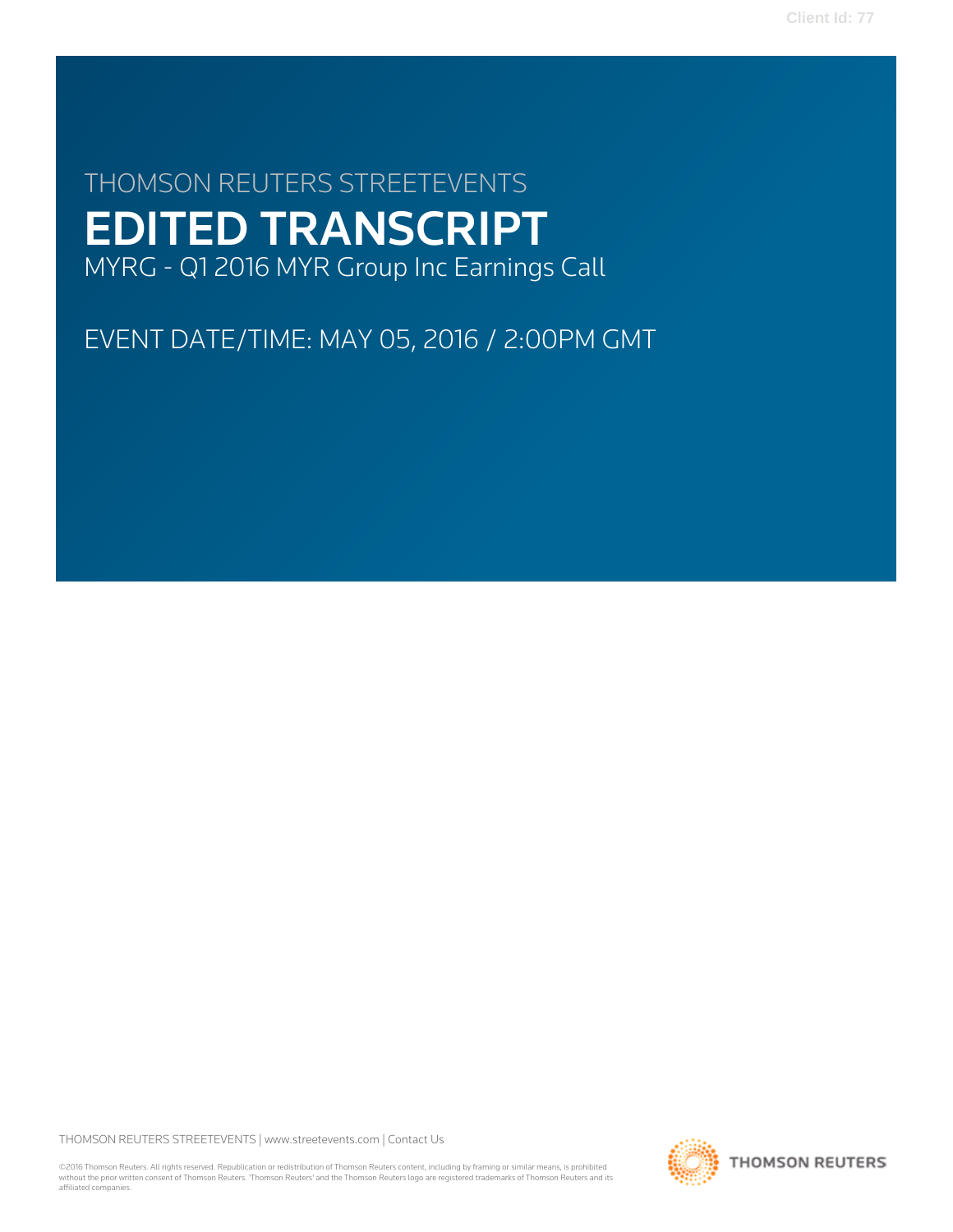# **CORPORATE PARTICIPANTS**

**[Kristine Walczak](#page-1-0)** MYR Group Inc. - IR, Dresner Corporate Services **[Bill Koertner](#page-2-0)** MYR Group Inc. - President and CEO **[Betty Johnson](#page-3-0)** MYR Group Inc. - SVP, CFO, and Treasurer **[Rick Swartz](#page-4-0)** MYR Group Inc. - SVP and COO

# **CONFERENCE CALL PARTICIPANTS**

**[Bill Newby](#page-6-0)** D.A. Davidson & Co. - Analyst **[Noelle Dilts](#page-7-0)** Stifel Nicolaus - Analyst **[Andrew Wittmann](#page-9-0)** Robert W. Baird & Company, Inc. - Analyst **[Tahira Afzal](#page-10-0)** KeyBanc Capital Markets - Analyst **[William Bremer](#page-12-0)** Maxim Group - Analyst **[Stefan Neely](#page-14-0)** Avondale Partners - Analyst

# **PRESENTATION**

#### **Operator**

<span id="page-1-0"></span>Good day, ladies and gentlemen, and thank you for standing by. Welcome to the MYR Group first-quarter 2016 conference call. (Operator Instructions) As a reminder this conference call is being recorded. I would now like to introduce Ms. Kristine Walczak of Dresner. Ma'am, please begin.

# **Kristine Walczak** - MYR Group Inc. - IR, Dresner Corporate Services

Thank you, and good morning, everyone. I'd like to welcome you to the MYR Group conference call to discuss the Company's first-quarter results 2016, which were reported yesterday.

Joining us on today's call are Bill Koertner, President and Chief Executive Officer; Betty Johnson, Senior Vice President, Chief Financial Officer and Treasurer; and Rick Swartz, Senior Vice President and Chief Operating Officer.

If you did not receive yesterday's press release, please contact Dresner Corporate Services that 312-726-3600, and we will send you a copy; or go to www.myrgroup.com, where a copy is available under the investor relations tab. Also, a replay of today's call will be available until Wednesday, May 11, at 11:59 Eastern Time by dialing 855-859-2056 or 404-537-3406 and entering conference ID 86460832.

Before we begin, I want to remind you this discussion may contain forward-looking statements. Any such statements are based upon information available to MYR management as of this date and MYR assumes no obligation to update any such forward-looking statements. These forward-looking statements involve risks and uncertainties that could cause actual results to differ materially from the forward-looking statements.

Accordingly, the statements are no guarantee of future performance. These risks and uncertainties are discussed in the Company's annual report on Form 10-K for the year ended December 31, 2015, the Company's quarterly report on Form 10-Q for the first quarter of 2016, and in yesterday's press release.

Certain non-GAAP financial information will be discussed on the call today. A reconciliation of this non-GAAP information to the most comparable GAAP measurements is set forth in yesterday's press release. With that said, let me turn the call over to Bill Koertner.

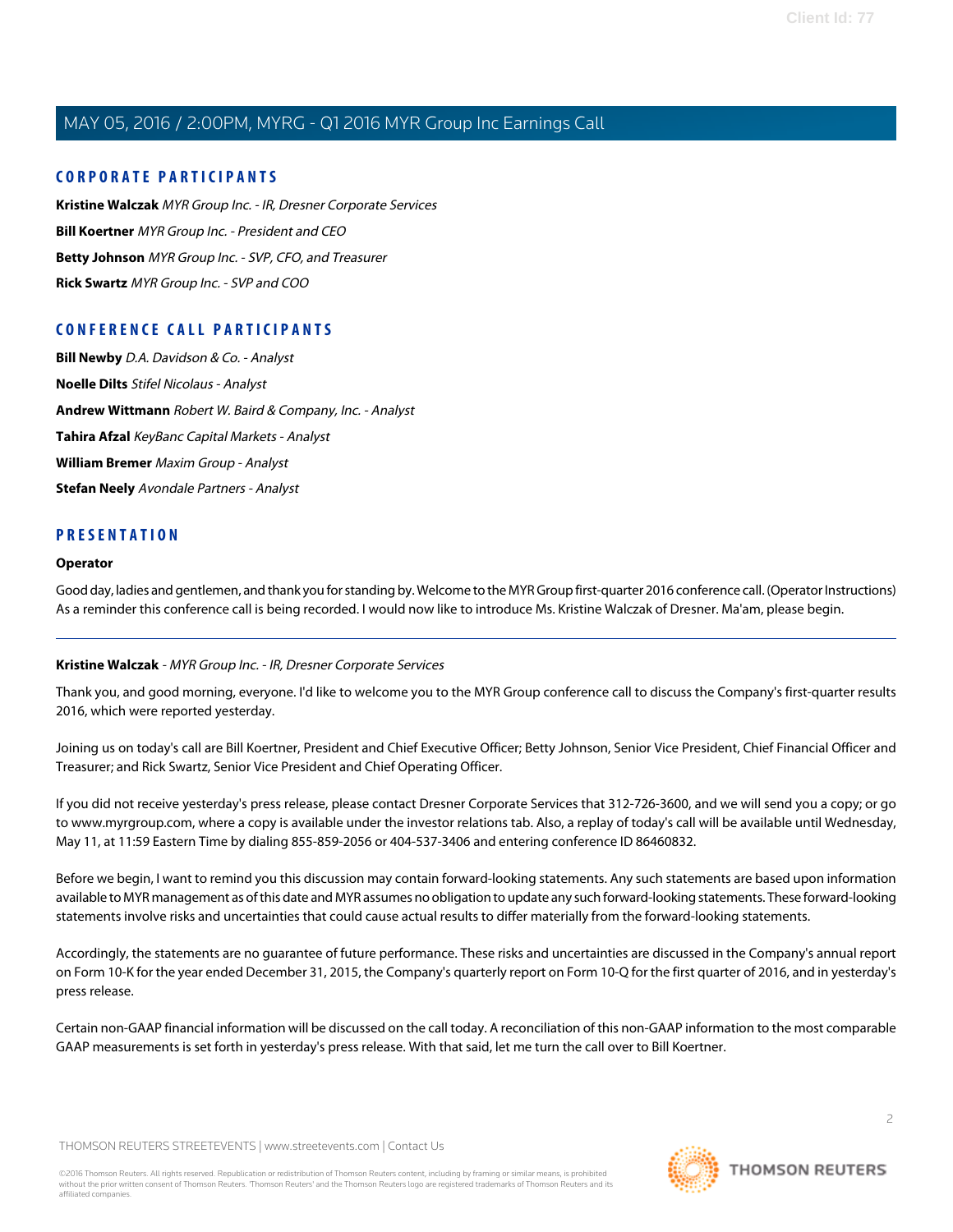### <span id="page-2-0"></span>**Bill Koertner** - MYR Group Inc. - President and CEO

Thanks, Kristine. Good morning, everyone. Welcome to our first-quarter 2016 conference call to discuss financial and operational results. I will begin by providing a brief summary of the first-quarter results and then turn the call over to Betty Johnson, our CFO, for a more detailed financial review. Following Betty's discussion, Rick Swartz, our Chief Operating Officer, will provide an overall industry outlook and discuss some of MYR's plans going forward. I will then conclude with some closing remarks and open up the call for your comments and questions.

The first quarter was a challenging start of the year for MYR. While revenues improved nearly 4% year-over-year, our operating income was down for the period as compared to the first quarter of 2015. This was due in large part to the fact that our first quarter last year included some favorable contract margin pickups from the closeout of several large jobs which we have not experienced this year. Additionally, operating income for the quarter was negatively impacted by certain jobs that underperformed for a variety of reasons and the continued high level of competition facing us in many markets.

Our operating income was also impacted by higher SG&A costs associated with expansion into new geographic markets, both organically and through acquisitions. We continue to believe that our investments in these growth initiatives will enhance future performance and build greater long-term shareholder value.

Throughout the first quarter, we focused on initiatives to support our three-pronged strategy of prudent organic growth, acquisitions, and returning capital to shareholders -- all supported by MYR's strong balance sheet. As we announced on our last conference call, the Board approved new financing strategies to support the Company's equipment needs, including alternative financing arrangements for a portion of our future equipment needs.

We purchased over 1 million shares of our stock under our repurchase program in the first quarter, reflecting our belief that at current levels, our stock represents an attractive investment opportunity. Since the inception of our share repurchase program in 2014 through March 31, 2016, we have returned \$69.4 million to shareholders through our repurchase program. Thus far this has been accomplished without triggering any borrowings under our revolver, and our balance sheet remains strong to support our three-pronged strategy of capital allocation.

In March, we entered into a settlement with Engine Capital to expand the size of our Board of Directors and appointed John Schauerman as Director and agreed to appoint Arnaud Ajdler following the 2006 annual shareholder meeting. Due to a conflict with Mr. Ajdler's other schedules, Engine Capital exercised its right under the settlement agreement to nominate Brad Favreau as a replacement candidate.

Our Board reviewed Brad's qualifications and background and subsequently appointed him to the Board on April 28, following the 2016 annual shareholders meeting. We are confident that the addition of these new Board members will positively impact MYR as we identify and execute opportunities to enhance the value of our Company.

Bidding activity remained strong in the quarter in both our T&D and C&I markets. However, competition remained stiff. We are hopeful that as the overall economy recovers, it will improve the competitive pricing climate in our markets over time, which should foster higher top-line revenue growth and profitability for MYR group.

MYR has a long history of delivering superior operational and financial performance in strong and weak competitive markets. We enjoy excellent relationships with our customers and employees, supply partners, investors and other stakeholders. Our reputation with all of the stakeholders is critical to our ability to capitalize on future opportunities.

As always, we encourage and value the input of our stockholders. Your participation and in support of MYR's long-term strategies to maximize shareholder value are essential for our continued success.

Now Betty will provide details on our financial results for the first quarter of 2016.

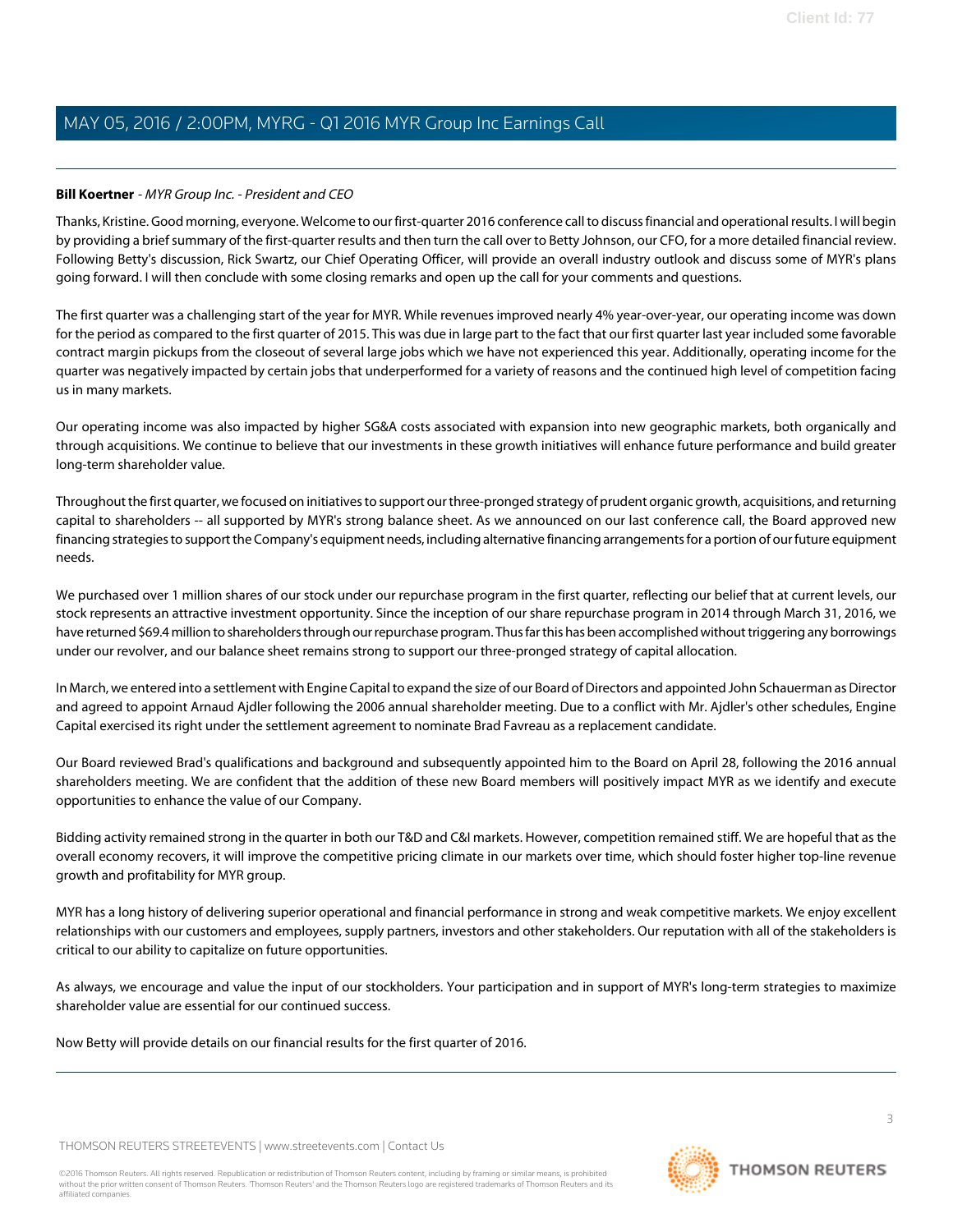# <span id="page-3-0"></span>**Betty Johnson** - MYR Group Inc. - SVP, CFO, and Treasurer

Thank you, Bill, and good morning, everybody. As Bill stated earlier, top-line growth in revenues was not enough to overcome start-up costs in some of our organic and acquisition growth markets and margin pressures from increased competition.

Our first-quarter 2016 revenues were \$253.6 million, which represented a \$9.5 million or 3.9% increase compared to the same period of 2015. The increase was primarily due to higher C&I revenue, driven primarily by organic and acquisitive expansion into our new markets, which was partially offset by a decline in revenue from large multi-year transmission projects.

Compared to 2015 first-quarter, T&D revenues decreased \$6.2 million or 3.3% to \$183 million. C&I revenues increased \$15.7 million or 28.6% to \$70.7 million. The breakdown of T&D for the first quarter of 2016 is \$141.3 million for transmission and \$41.7 million for distribution.

Our overall gross profit in the first quarter of 2016 was \$27.3 million compared to \$29.4 million in the first quarter of 2015. The decrease in our gross profit was primarily due to lower gross margins, partially offset by higher revenues.

Our gross margin was 10.8% in the first quarter of 2016 compared to 12% in the same period last year. The decline in gross margin was primarily due to the impact of favorable closeouts and estimate adjustments, which benefited the first quarter of 2015 by 1.5% of revenue but caused a decline of 0.6% of revenue in the first quarter of 2016.

We continue to see pressure on bid margins and an increase in shorter-duration jobs, which result in lower labor productivity and higher overall mobilization and demobilization costs. Additionally, some of our jobs underperformed due to labor productivity being below previous estimates and severe weather in certain markets.

First-quarter 2016 SG&A expenses were \$23.9 million compared to \$18.6 million in the first quarter of 2015. The \$5.3 million increase was due to \$3.3 million of costs associated with our organic and acquisitive expansion into the new markets, higher payroll costs to support operations, \$1 million associated with the activist investor activities, and higher medical costs. And that was partially offset by lower bonus, profiteering, and stock compensation costs.

SG&A as a percentage of revenues represented 9.4% in the first quarter of 2016, up from 7.6% from the first quarter of 2015. First-quarter 2016 EBITDA was \$13.3 million compared to \$20.5 million in the first quarter of 2015.

Our provision for income tax decreased to \$1.2 million in the first quarter of 2016 compared to \$4.2 million in the same quarter of last year. Our effective tax rate in the first quarter of 2016 was 38.6% compared to 36.9% in the first quarter of 2015. The increase in the effective tax rate was primarily caused by the impact of our lower domestic activity deductions and changes in the mix of businesses between states.

First-quarter 2016 net income was \$2 million or \$0.10 per diluted share compared to \$7.2 million or \$0.34 per diluted share in the first quarter of 2015. Total backlog at March 31, 2016, was \$434.8 million, consisting of \$293.5 million in T&D segment and \$141.3 million in the C&I segment. Total backlog as of March 31 decreased by \$16.1 million from the \$450.9 million reported at December 31, 2015, a decrease of 3.6%.

Despite the decline from December 31, backlog at March was higher than the eight consecutive quarters preceding December 31, 2015. T&D backlog at March 31 decreased \$30 million or 9.3%, while C&I backlog increased \$13.9 million or 10.9% from December 31, 2015.

Turning to the balance sheet, at March 31 we had approximately \$26 million in cash and cash equivalents, no outstanding funded debt, and \$150.7 million in availability under our credit facility. Stockholders' equity was \$305 million at March 31, 2016 -- \$24.3 million lower than March 31, 2015, primarily due to the \$51.9 million of share repurchases in the last 12 months.

As it relates to our share repurchase program, in the first quarter of 2016 we purchased approximately 1.2 million shares of our common stock for \$26.7 million. We amended the program February 10, 2016, increasing the capacity by \$75 million to \$142.5 million in total, updating its provisions to accelerate the pace of repurchases and extending the program through April 30, 2017.

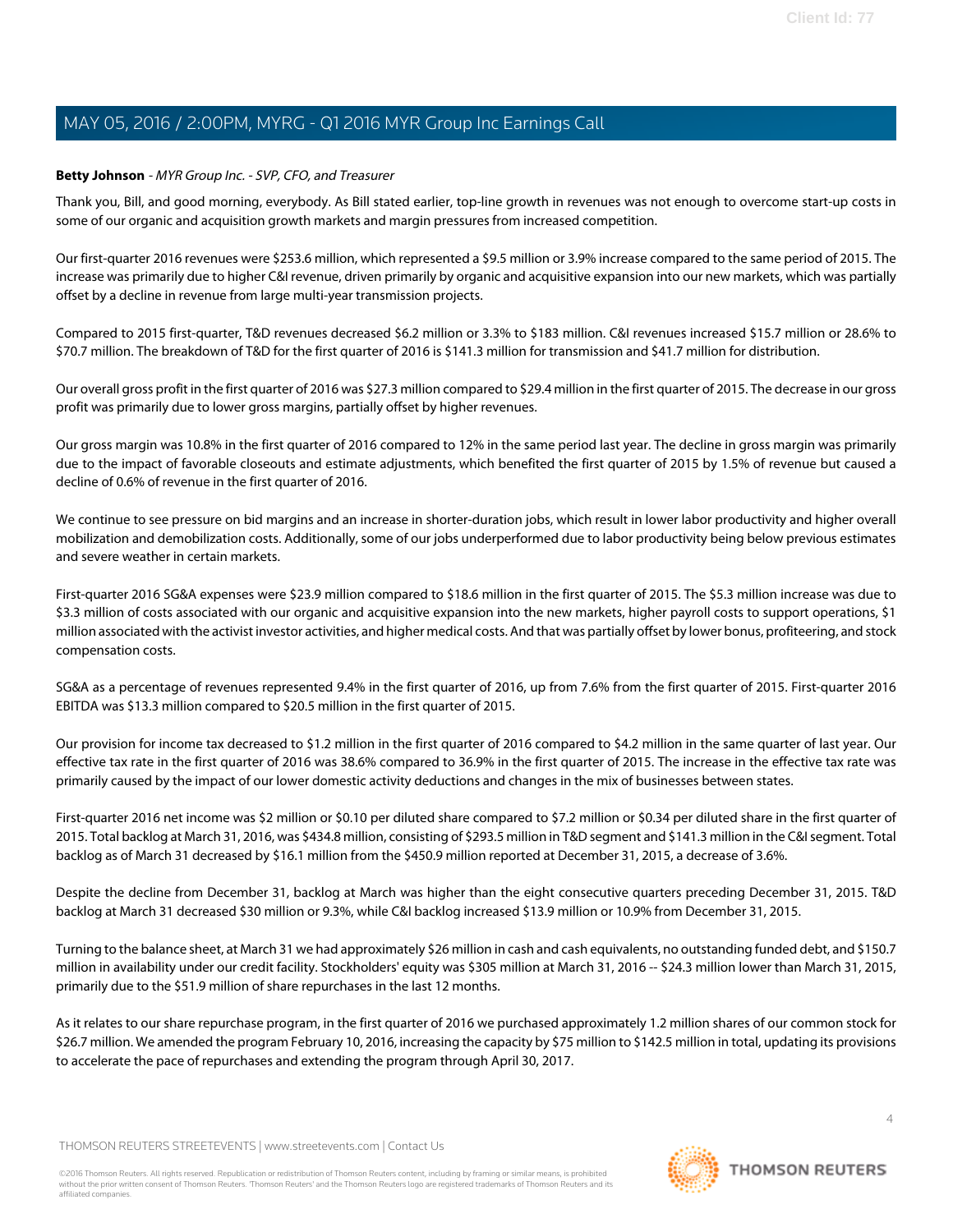As of March 31, 2016, we had \$73.1 million of availability under the program. We have continued repurchasing shares into the second quarter of 2016, repurchasing over 850,000 shares for approximately \$23.3 million through May 3, 2016.

I will now turn the call over to Rick, who will provide an overall industry outlook and our view on MYR's opportunities.

# <span id="page-4-0"></span>**Rick Swartz** - MYR Group Inc. - SVP and COO

Thanks, Betty, and good morning, everyone. Throughout the first quarter, we experienced a steady pace of T&D bidding activity for projects of all sizes in both the US and Canada as well as the majority of our C&I markets. Project activity remains fluid across all of our T&D and the C&I markets, and our crews have been busy with start-up and mobilization activities related to projects awarded early 2016, such as the MBP 16 EPC project for MidAmerican in Illinois and the new million-square-foot Denver Veterans Medical Center. With our bidding and construction activities off to a solid start in 2016, we are encouraged by the industry trends, which indicate steady activity as well as an increase in the number of large projects coming to market throughout this year and beyond.

This follows a lower number of large projects awarded in 2015, which was primarily the result of the delay or postponement of several large transmission projects originally slated to begin construction in 2015. Although we may remain in the midst of a wait-and-see environment throughout 2016 due to unknowns on the regulatory and political front, there appears to be plenty of construction and planning activity taking place that looks positive for the overall transmission market over the long term.

On March 16, transmission hub provided its quarterly update and noted they are tracking \$137 billion of electric transmission projects in the US and Canada that are planned and under construction, representing approximately 39,000 miles of new and/or rebuilds of transmission. This data reinforces our belief that historical investment trends will continue over the next several years by traditional investor-owned utilities.

This data does not include projects anticipated from nontraditional transmission developers with merchant-type projects in the planning phases both in the US and Canada. The drivers for infrastructure investments in the T&D markets remain intact, such as the need to replace aging infrastructure; the continued integration of new generation sources, such as natural gas, wind, and solar; as well as the protection against physical and cyber threats.

We continuously monitor changes on the regulatory front that may impact transmission investment in the US. Regulatory events, such as the stay of the Clean Power Plan by the US Supreme Court earlier this year, the renewal of the production tax credit and investment tax credits by Congress and the implementation and evolution of FERC Order 1000 are all developments that we will continue to monitor closely.

The potential impact of the Clean Power Plan's implementation on future transmission investment is still being evaluated by our industry. Although the political and legal arguments for or against the CPP will be heard in the coming months by the judicial system, recent news from transmission planners is encouraging.

Planners from independent system operators and transmission developers are beginning to examine how the CPP will impact the need for additional transmission to integrate new forms of clean generation sources. MISO's mid-March report indicated that its long-term planning forecast will need to address additional transmission to import renewable resources as a result of the impact the CPP may have on their system in the coming years.

In addition, we expect that the 2015 congressional approval of the five-year production tax credit and investment tax credit will stimulate new investment in wind and solar generation over the coming years, as we have recently seen increased planning and bidding activity. These renewable resources were generally located in more remote areas of the country and will require new transmission infrastructure to deliver power to population centers.

On the FERC 1000 front, Chairman Norman Bay announced that his staff will hold a technical conference in mid-2016 to address issues related to the order and decide FERC's positions on how it can better coordinate planning and cost allocation for projects. We see this as a positive event to help move more competitive projects to market.

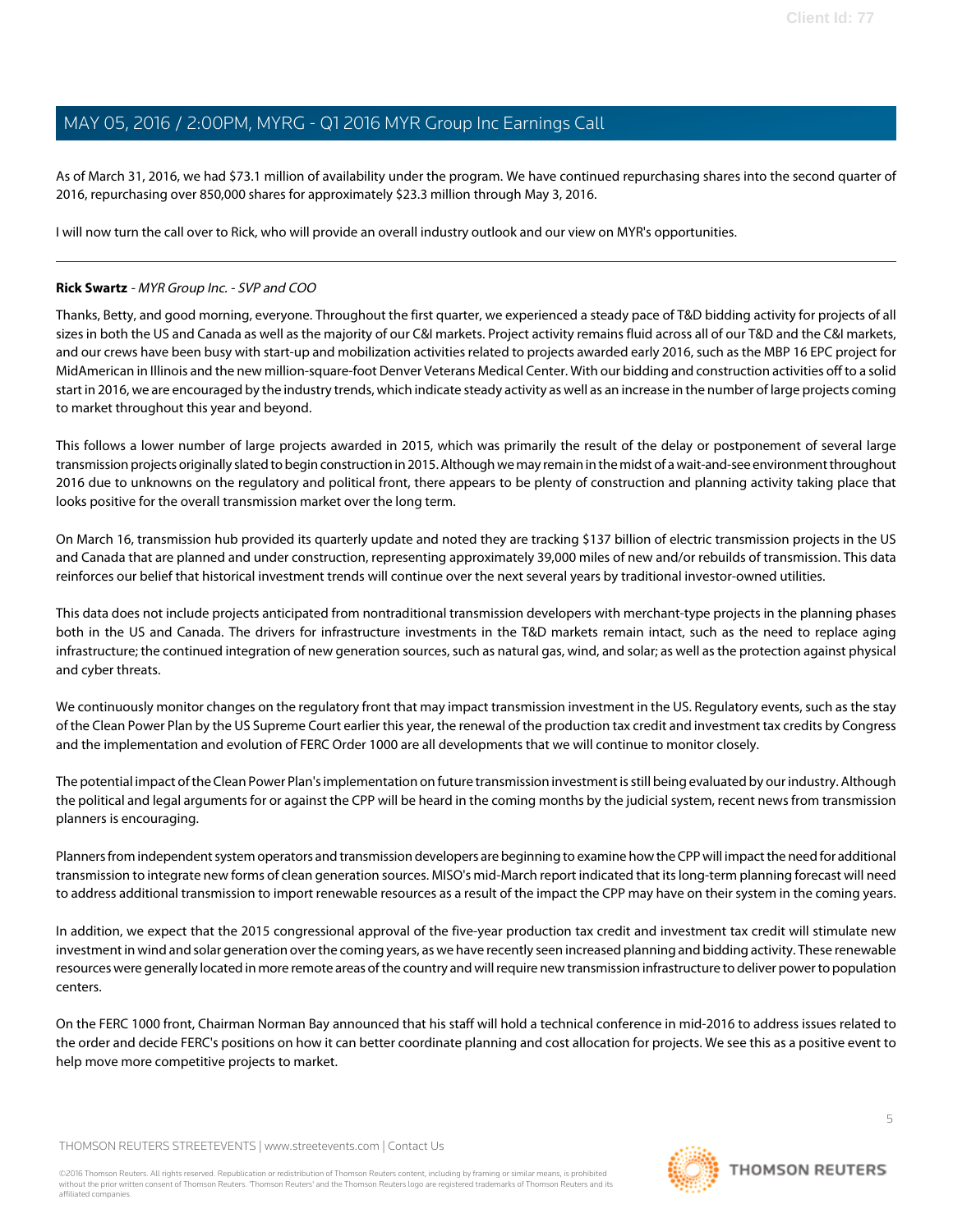Although these regulatory events are evolving and have yet to be fully absorbed by our industry, we believe that the overall theme of a changing generation mix by utilities, an increase in wind and solar development, and improved planning and competition under FERC 1000 will result in the need for additional electrical transmission to be built throughout the US and Canada.

The trend of historical investments in transmission by utilities also continued in the first quarter, as evidenced by several recent announcements. One of our largest clients, ITC Holdings, announced in the first quarter that it will be acquired by Fortis, a Canadian-based utility. They also stated they will be increasing their capital expenditures by \$200 million through 2018 to \$2.1 billion. ITC also announced that they will be moving forward on their Lake Erie interconnector project, which will connect the Ontario independent electric system operator with the PGM interconnection region in the US.

Dominion Virginia Power, another large client of MYR, announced in the first quarter of 2016 that they plan to invest nearly \$2 billion per year through 2020 on capital projects in Virginia and northeastern North Carolina. This is a region where we have traditionally maintained a strong operational presence and have a history of successful project execution.

Edison International, the parent company of Southern California Edison, recently announced plans to invest in upgrades to its electrical distribution and transmission system to better integrate renewable resources over the next several years. The Company said it would increase its transmission expenditures from \$613 million in 2015 to forecasts of \$704 million in 2016 and \$1.2 billion in 2017. We will continue to closely track progress of these developments to our recently established operations in Southern California.

Shifting to distribution, the growth trends that we experienced throughout 2015 remained steady in the first quarter, as we continued to perform work through a number of long-term alliance agreements. As we consider future organic growth and expansion opportunities, we look forward to additional prospects for distribution work in both our established and new markets over the long term.

Looking at our C&I business, bidding and project activity remained strong in the majority of our regions. Throughout the West, our Arizona and Nevada markets both experienced significant bidding opportunities in the first quarter of 2016. Although these markets have been slower to recover, new initiatives in high tech, education, and hospitality facilities should provide continued opportunity in these markets going forward.

In Colorado, we see opportunities in aerospace, as companies have announced major awards for satellite development and manufacturing, and there are also plans for two major pharmaceutical campuses. The technical nature of this work will demand a contractor like MYR who possesses a high degree of skill and experience in this area.

Healthcare opportunities also remained strong due to advancements and increased complexities involved with the latest technology and equipment. This has always been a core competency for us, and we expect to capture several opportunities in this space due to our extensive skill level and resume of successful healthcare project completion.

Throughout the Northeast, private institution and educational facility opportunities are prevalent. Many universities and educational institutions are refreshing and modernizing facilities. And we are experiencing growth in campus housing, educational building, support services, and sporting facility projects -- not just throughout the Northeast, but in all of our C&I regions.

Finally, power plant projects may be moving forward as the ISO New England take steps to decrease the carbon footprint and increase renewable energy power sources.

In conclusion, despite a slower-than-expected 2015 and a climate of uncertainty that may remain throughout 2016, our efforts to grow the business continue to deliver positive returns. We have plenty of reasons to believe that 2016 and beyond will provide MYR with viable opportunities related to new projects, organic growth, and acquisitions. As we align ourselves with our overarching strategy, we also maintain a steadfast focus on refining our internal skills and processes, with the expectation of providing profitable returns, successful project delivery, safe work performance, quality craftsmanship, and client satisfaction.

Thanks, everyone, for your time today. I'll now turn the call back to Bill, who will provide some closing comments.

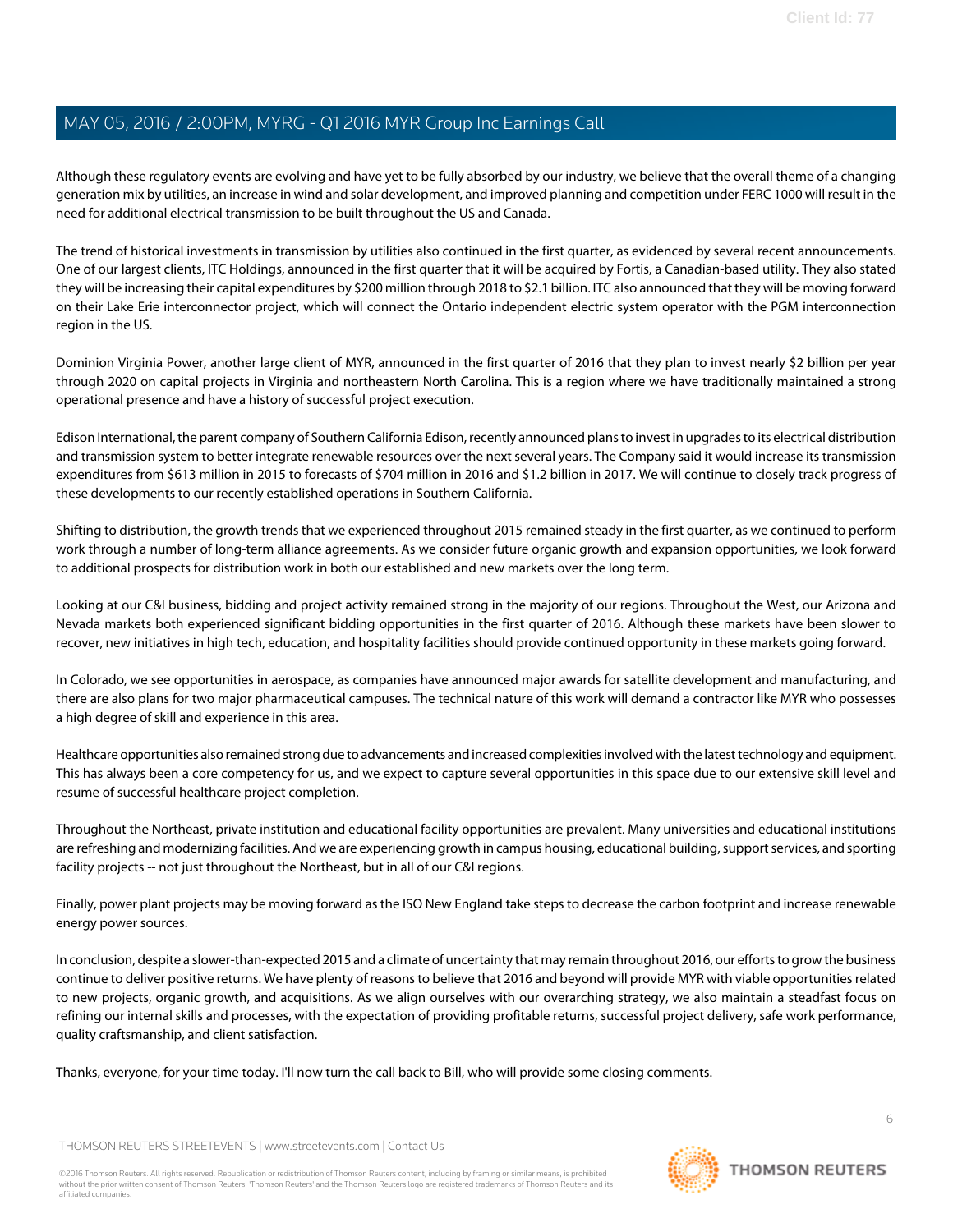#### **Bill Koertner** - MYR Group Inc. - President and CEO

Rick, thank you for the market update. In closing, our results for the first quarter 2016 are evidence that we are still emerging from last year's highly competitive market. We believe the actions we are taking today should strengthen our position in the marketplace and provide attractive long-term returns for shareholders.

Our goals remain the same: we want to be the contractor of choice for customers, the employer of choice for the workforce, and the partner of choice for developers and suppliers. We look forward to what we expect will be a more promising balance of the year as we expand organically and through acquisitions, refine our capabilities for improvements of the nation's electrical infrastructure, and maintain our reputation for financial strength and liquidity.

These are all efforts to increase shareholder value and maintain long-term profitable growth of MYR Group. To conclude, on behalf of Betty, Rick and myself, I sincerely thank you for joining us on the call today and for your ongoing confidence in MYR Group. I look forward to updating you on our progress next quarter.

Operator, we are now ready to open the call for comments and questions.

# **QUESTIONS AND ANSWERS**

#### **Operator**

<span id="page-6-0"></span>(Operator Instructions) Bill Newby, D.A. Davidson.

#### **Bill Newby** - D.A. Davidson & Co. - Analyst

Bill on for John Rogers today. I was hoping to just get some more color on the problem projects you guys were having in the quarter. How much work do you guys have left? And are you confident that those can return to performing at your expectations?

#### **Bill Koertner** - MYR Group Inc. - President and CEO

Rick, do you want handle that?

#### **Rick Swartz** - MYR Group Inc. - SVP and COO

Yes. On the T&D side we had primarily one project, and it was related to weather impacts earlier in the year. And also we had a few weather impacts on projects down in the Texas area, where they received a large amount of rain over a short period and extended time. So those were primarily the issues.

One project -- the first one I was talking about, that one is primarily done. So I think we recognized everything on that project. We still do have the work in Texas continuing.

#### **Bill Newby** - D.A. Davidson & Co. - Analyst

And the project that had the productivity issues -- is that still going on?

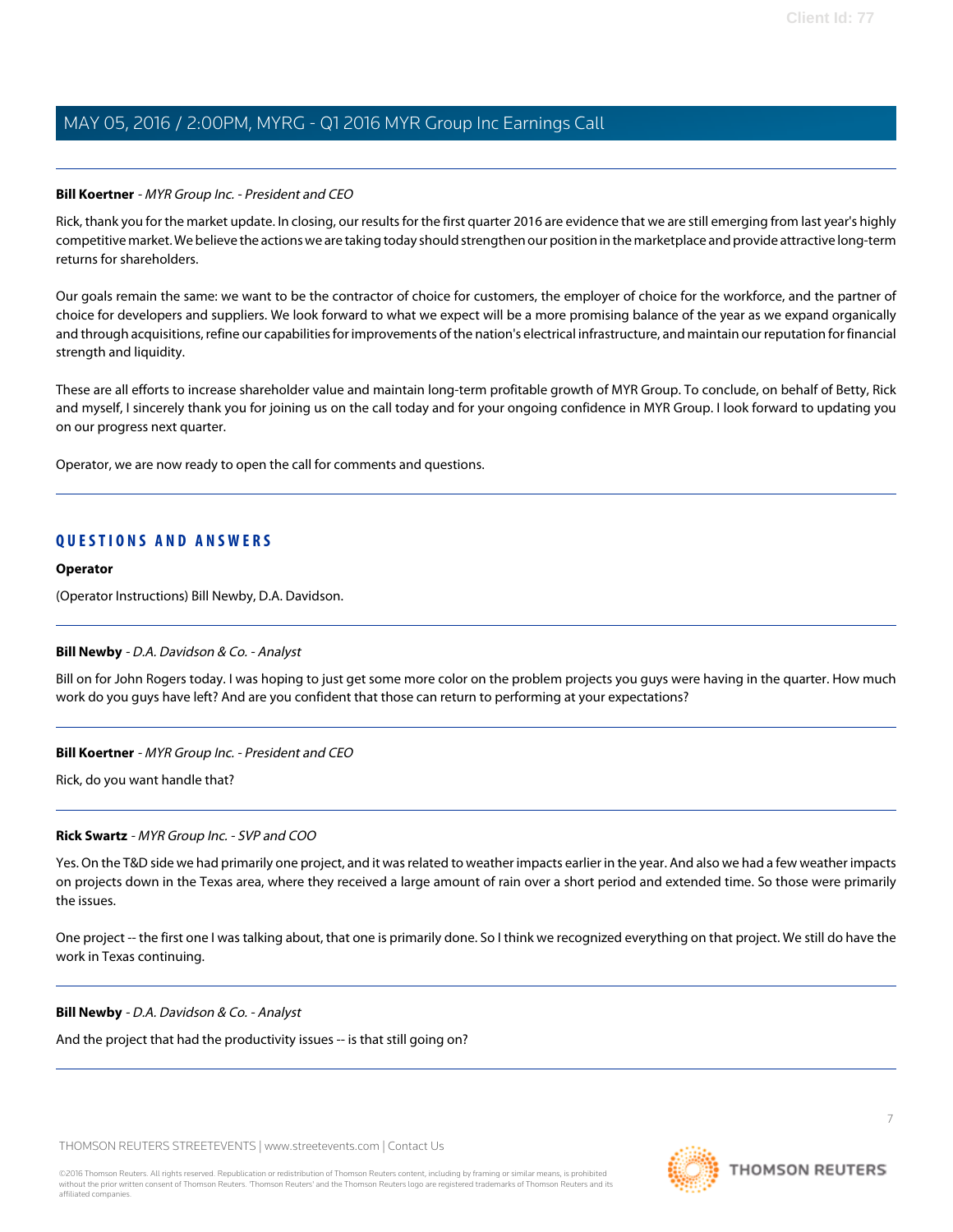#### **Rick Swartz** - MYR Group Inc. - SVP and COO

Yes, that was on our C&I side. And that project is a campus-type project with multiple buildings on it. This was done -- I guess this impacted on a couple of the phases of that project. I think we're far enough along where we've realized what we see to date. I don't see a big impact going forward, but that project does continue through later this year.

### **Bill Newby** - D.A. Davidson & Co. - Analyst

Okay, thanks; that helps. And I guess, regarding the weather, with the fires going on up in Alberta, have you guys had any impacts there? Or do you see any risk for impact as we move forward?

### **Rick Swartz** - MYR Group Inc. - SVP and COO

We currently don't have any work in Alberta, so that should not impact us at all.

# **Bill Newby** - D.A. Davidson & Co. - Analyst

Okay. Thanks, guys, that's all I got.

#### **Operator**

<span id="page-7-0"></span>Noelle Dilts, Stifel.

# **Noelle Dilts** - Stifel Nicolaus - Analyst

My question ties into the last question, to some extent. You guys did call out the 60-day impact from weather in productivity in the quarter, but I don't know if that captured the drag of that you saw from start-up costs. I'm really just trying to get a sense of how much of this margin impact was temporary, versus how much it could kind of continue. So can you maybe give us a sense of that start-up cost drag? And then speak to how that 60 basis point impact was split between T&D and C&I?

#### **Bill Koertner** - MYR Group Inc. - President and CEO

I'm going to start off on that, Noelle, and then I'll have Rick amplify. We have a number of offices that we've established, one on the T&D side and multiple offices on the C&I side. We hire key management people in those markets to build the operation. That includes small staff with positions like estimating, and so forth.

So when we hire those individuals, obviously we don't have any work from the beginning. So it's up to that group with our support to find profitable work to cover those kind of overhead costs. Some of those costs would eventually find their way to contract costs, to the extent we secure work.

So some of the new markets we're in, we're getting close to fully covering our overhead costs. Other markets that we are in, we still have a ways to go. We remain very confident that -- you know, we picked these markets for a reason and feel we've got the right teams to develop a good, profitable book of business in those markets. But it doesn't happen overnight.

So we're working hard at it and think it will pay big dividends for the Company down the road. So, Rick, I don't know if you have anything more you wanted to add on that?

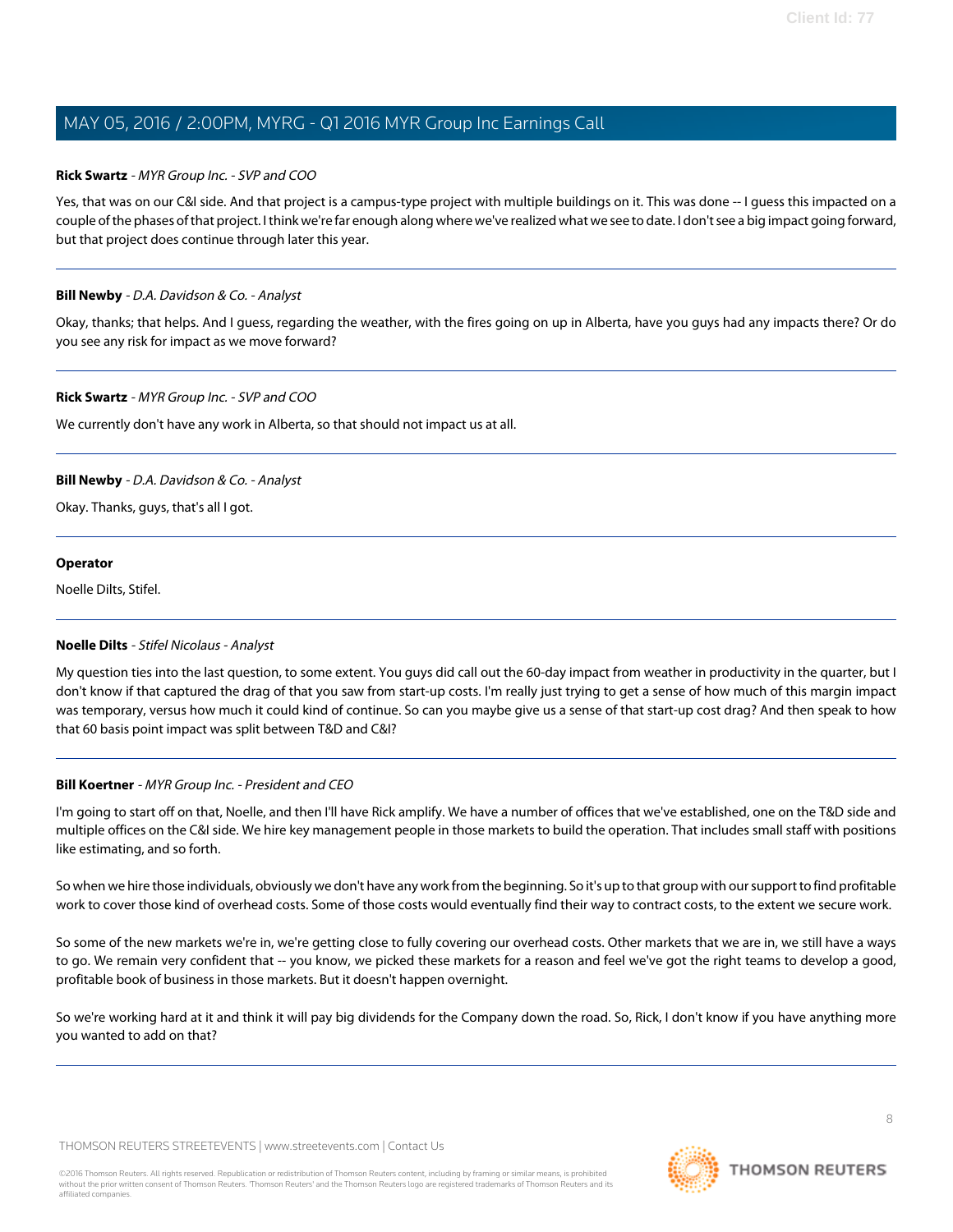#### **Rick Swartz** - MYR Group Inc. - SVP and COO

We take a very strategic approach. As we start out these businesses and we go into them, we either -- as we said on previous calls, we either follow clients or it's a market where we truly believe it's long-term for us to enter. So that takes an investment upfront.

We're going to do everything we can this year to make sure that that doesn't continue to drag down on us. And we have enough work secured in those areas to cover the overhead associated with it and build it for the long-term.

#### **Betty Johnson** - MYR Group Inc. - SVP, CFO, and Treasurer

And let me just add one thing. Noelle, you asked about the 0.6% impact of changing our margins. Just to be clear that start-up business units are not -- any impact from those are not included in that 0.6%.

#### **Noelle Dilts** - Stifel Nicolaus - Analyst

Okay, thanks. And then just speaking to -- back on your transmission business, you've been vocal about the fact you've seen competition increase. Have you seen any improvement just in terms of the supply -- on the supply side in terms of construction capacity?

Have some of your -- I've heard some of your competitors, particularly international competitors, may have taken a step back from the market. So can you comment on that? And then could you speak to if you're seeing significant differences in terms of the competitive landscape on a regional basis?

#### **Bill Koertner** - MYR Group Inc. - President and CEO

Go ahead, Rick.

#### **Rick Swartz** - MYR Group Inc. - SVP and COO

On the international ones, yes, we've seen some people seem to take a step back, and primarily the Spanish firms aren't as aggressive as they seemed to be in the past. But I have not seen our local competitors say no to any work out there.

We do see a lot of projects on the bidding front. So that's a positive sign for us, and we've got some great relationships with clients that we think will benefit us long-term, but it still remains a competitive environment.

#### **Noelle Dilts** - Stifel Nicolaus - Analyst

Okay. And then last question for me. Engine has been pretty vocal about their desire to go through price discovery on the Company. Can you just talk about how you're thinking about that process at this point?

#### **Bill Koertner** - MYR Group Inc. - President and CEO

Sure, well, as we've said on earlier calls, our Board is very focused on its responsibility to shareholders and fulfilling their fiduciary duties. When we have Board meetings, we talk about strategies, including possible price discovery process, I think is the term the Engine Capital people used. We think our current strategy is a sound one to build long-term shareholder value as opposed to putting a for-sale sign up for a quick sale.

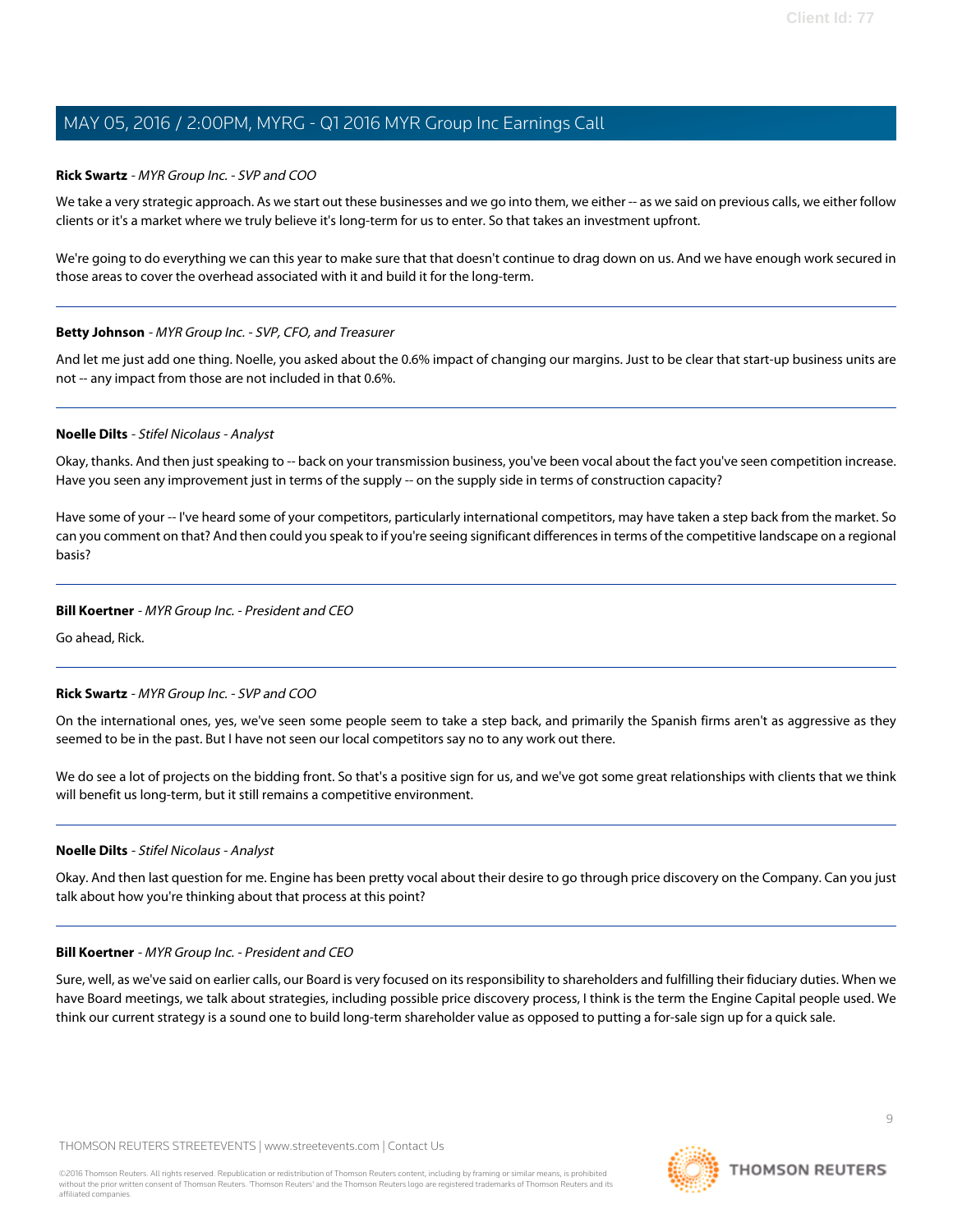But we do look at all the options. The Board is very conscious of its responsibility. And we are constantly looking at our long-range plans and making sure that we are doing what makes the most sense for shareholders. So I think investors can draw some comfort from the fact that the Board seriously looks at all options.

### **Noelle Dilts** - Stifel Nicolaus - Analyst

Great. Thanks, Bill.

# **Operator**

<span id="page-9-0"></span>Andrew Wittmann, Robert W. Baird.

### **Andrew Wittmann** - Robert W. Baird & Company, Inc. - Analyst

I understand the office start-up costs were a factor. It sounded like, maybe in some of Rick's comments, that you're starting to get going on newer jobs. And I was just wondering if projects that were starting -- so in other words, project start-up costs -- were a factor in the margins for the quarter?

### **Rick Swartz** - MYR Group Inc. - SVP and COO

As far as overall effect, start-up costs really didn't affect us. It's primarily, as Bill said earlier, as you start these new offices, and you're putting that development cost of capturing work in those markets -- that's really where we've seen it from hiring the estimators, the project managers, the business leaders to develop those markets.

# **Andrew Wittmann** - Robert W. Baird & Company, Inc. - Analyst

Got it. And then just on large transmission projects that are out there, can you talk about how your outlook on that market in particular has evolved over the last few months? It kind of feels like there's more coming into the radar screen. I don't know if you have that same sense. And when do you think some of these large projects will be let, and do you expect to have a role on them?

#### **Rick Swartz** - MYR Group Inc. - SVP and COO

I'm definitely seeing more on the radar screen. As we said in previous quarters and previous years, I truly wish I could pick the award dates of those, and the permitting issues, and some of the other things that seem to continually delay the projects. But as far as what's available on the radar screen, visibility-wise from, let's say, a year ago, I definitely see it in a positive manner.

And back to your question: do we plan on playing a role in it? We definitely plan on playing a role in this. It's a focus of our Company. It's been a good business segment for us, and we continue to put the resources necessary to develop and then execute that work.

#### **Andrew Wittmann** - Robert W. Baird & Company, Inc. - Analyst

Yes, so I quess maybe to get some context on that, can you talk to -- I know it's hard to delineate what a large transmission project is, but of the \$550 million or so-ish, probably \$1 million of revenue this year, how much of that do you think will be coming from projects that you would consider large? Just so we could understand the impact that this has on the margin mix of that T&D segment.

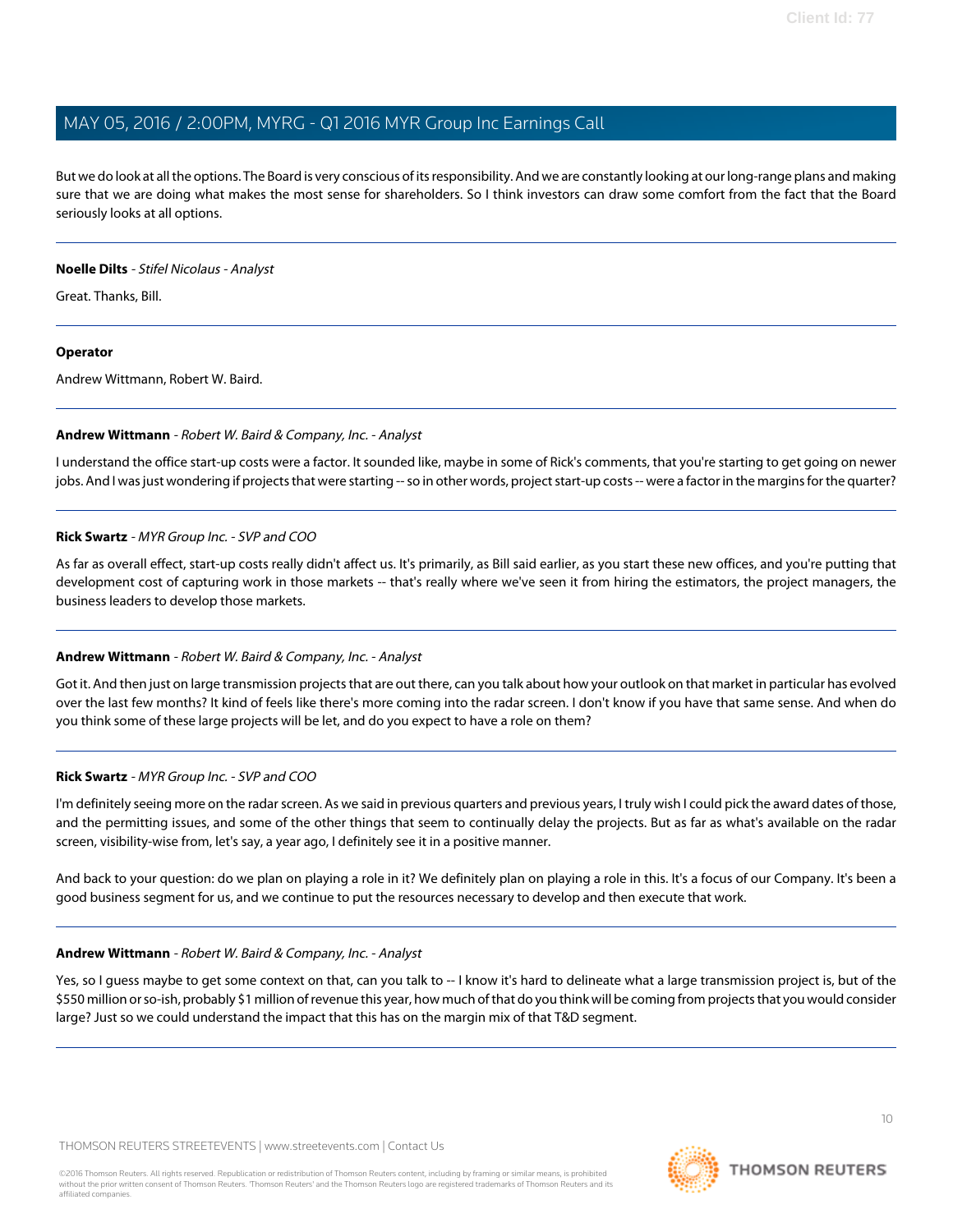#### **Rick Swartz** - MYR Group Inc. - SVP and COO

I really don't break it out that way, by what we're going to capture by large projects. We break it out by area, by district, by business unit. And then we roll that up into our results. So we really don't do segment-by-segment results.

#### **Andrew Wittmann** - Robert W. Baird & Company, Inc. - Analyst

Okay. I guess maybe final question. Obviously it doesn't feel like the first quarter is indicative of the earnings power of the Company, but with the challenges that we've seen in some of the supply/demand imbalance in the T&D industry recently, I was just wondering if you're looking at the cost structure here for fixed assets and other overhead; and if there's an opportunity, if that's something you're looking at contemplating, for the year ahead?

#### **Bill Koertner** - MYR Group Inc. - President and CEO

We are always looking at our cost structure. And we're talking about expansion efforts. If we've got offices that aren't carrying themselves, we would close the office and shed that overhead cost. So we are constantly trying to balance it and not keep offices open unless we think they are viable and contribute to the long-term profitability.

So that's an ongoing effort. And we understand it's essential to be a low-cost producer, and you've got to really manage you overhead.

#### **Andrew Wittmann** - Robert W. Baird & Company, Inc. - Analyst

What about on the equipment side, Bill? Is there unused equipment that should be sold or turned off of lease?

#### **Bill Koertner** - MYR Group Inc. - President and CEO

We are also looking at our equipment. There is some equipment that is sold. We every quarter we are sending iron to auctions to dispose of it. I don't think we have any big surplus that we need to take to the auction house, but we are scaling back some of our purchases so we can, through attrition, kind of manage that. But we will always have auctions.

We will are also participating in auctions to buy used equipment. I have got some of our fleet guys at an auction today looking at equipment that -- a contractor is going out of business, and we are looking at some of that equipment. So we are very active on rightsizing our fleet and trying to have a very cost effective fleet. Because that's -- other than labor, fleet is second-biggest cost component of our overall cost structure.

#### **Andrew Wittmann** - Robert W. Baird & Company, Inc. - Analyst

Okay. I think I'll leave it there. Thank you.

#### <span id="page-10-0"></span>**Operator**

Tahira Afzal, KeyBanc.

#### **Tahira Afzal** - KeyBanc Capital Markets - Analyst

First question -- Bill, something you mentioned just on the last question asked: you know, we've seen -- for example, the pipeline space, have seen some bankruptcies and fallout, finally. Are you guys at that point where you feel there will be a shrinking capacity going forward, especially for some of the more specialized transmission work?

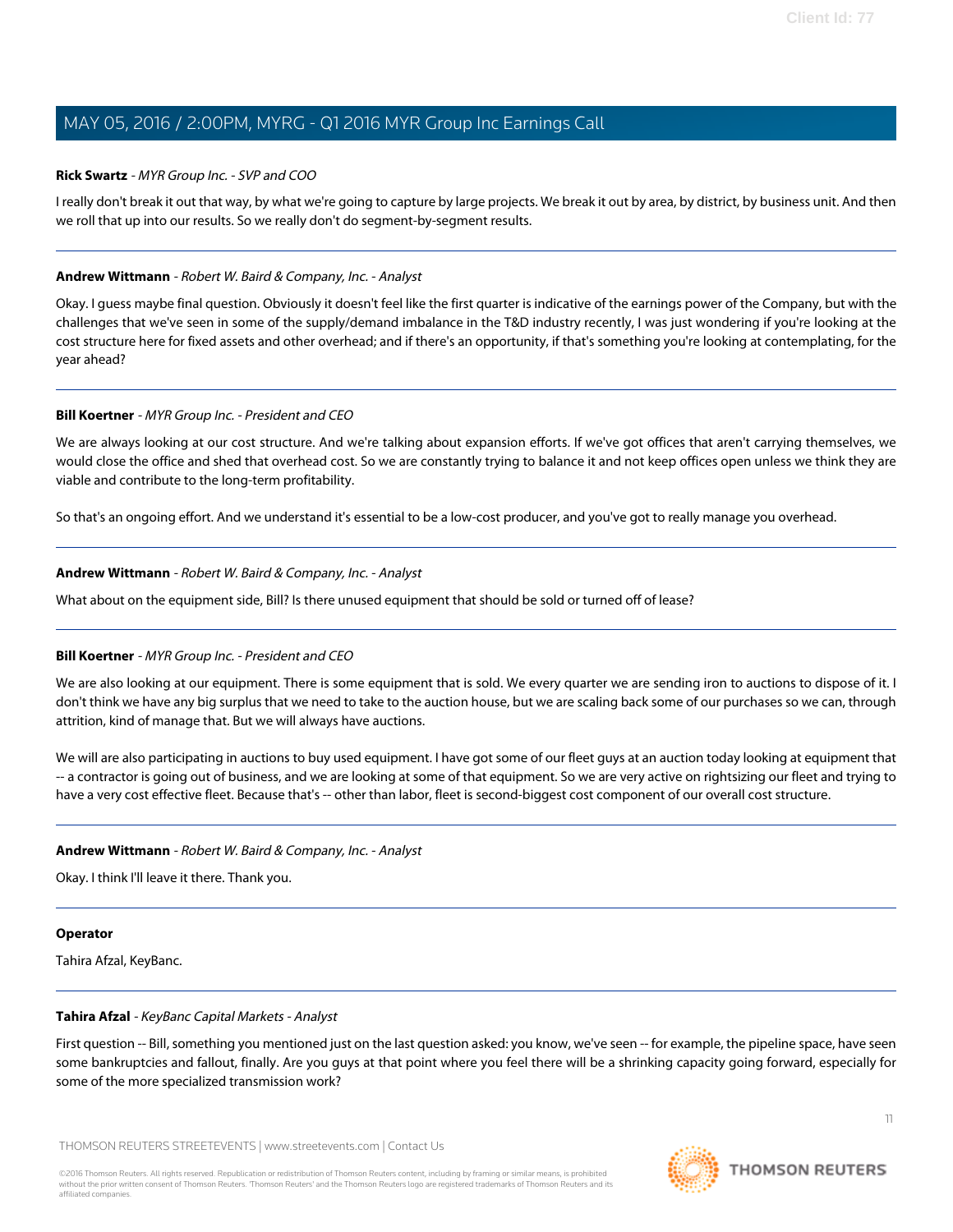#### **Bill Koertner** - MYR Group Inc. - President and CEO

Well, it's an ebb and flow thing. As I indicated, there was one contractor that's going out of business here in the last month or two, but there's going to be another one come in. So to say there's been a net-net shrinkage of capacity -- I would like to be able to say that, but I don't think that would be fair.

Every quarter there are contractors going out of business, and every quarter there are some new ones going in. And if equipment becomes depressed and, in some cases, the market value or auction value for equipment is depressed, that provides a lower cost of entry for some new player.

So we're on top of it. We monitor that all the time. And I would like to be able to say that there's been a net shrinking of electrical contracting capacity, but we have not seen that yet.

#### **Tahira Afzal** - KeyBanc Capital Markets - Analyst

Got it. Bill, when you say you haven't seen that yet, do you expect it? You know, typically from my experience, these sectors, when they go through -- even if it's a transient slowdown, you do see some consolidation.

#### **Bill Koertner** - MYR Group Inc. - President and CEO

Yes, I would think there would be, if the work -- it would generalize. You've got the large transmission, the 345 and the 500 lines. There's different equipment. Different contractors can handle that -- and then as you go to lower voltages all the way down to the voltages our C&I group works with.

So it's hard to generalize. But there are new players coming in and players going out in all of these markets. I think the capital that was pumped into the large transmission market four or five years ago -- there is not as much new capital from private equity trying to invest in regional transmission contractors. I see less of that today than what I would have seen a few years ago.

#### **Tahira Afzal** - KeyBanc Capital Markets - Analyst

All right, okay. And Bill, on the C&I side, it seems like you're putting in some investments to really expand that business. And it seems that business, the non-res business, is relatively holding on pretty well. Once you've made these investments, is there a chance margins (technical difficulty) 7% type of level? Or is that not going to be possible?

#### **Bill Koertner** - MYR Group Inc. - President and CEO

Well, we like the C&I market. I'm not going to comment on the margins. Rick, you got any other color you want to offer on the C&I market?

#### **Betty Johnson** - MYR Group Inc. - SVP, CFO, and Treasurer

Two different operating income margins?

#### **Tahira Afzal** - KeyBanc Capital Markets - Analyst

Oh, yes, that's the segment margins I'm asking about. I guess what I'm trying to ask is: have they peaked, or can you kind of get them back up once the investments have been made?

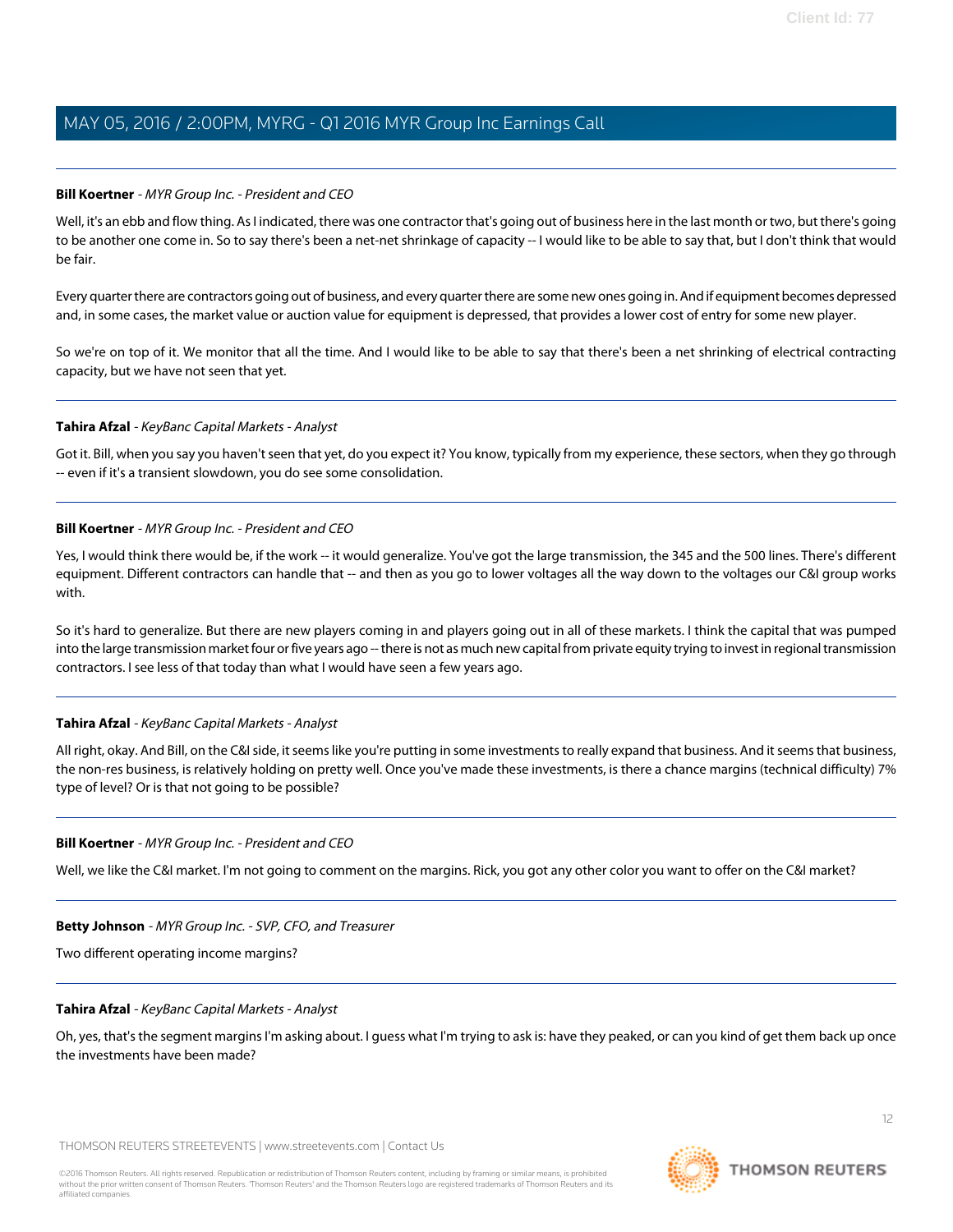### **Rick Swartz** - MYR Group Inc. - SVP and COO

Tahira, we do everything we can to get those margins up. We try to attack areas that we see higher margins and long-term profitability in those areas. So we're not trying to go into an area and start a business that's going to last a year.

We are looking at a business that's going to sustain long-term. And we attract a team that can manage that work, and execute, and increase our margins long-term. That's always our goal. But again, the overall effect of the market, and what affects margins up there, and the competition, and the amount of work up there fluctuates constantly.

### **Bill Koertner** - MYR Group Inc. - President and CEO

Tahira, I would add -- every time we enter a new market, or this would also be true of considering an acquisition, we put together a business case. And we really challenge the people who promote that new office or promote that acquisition. And I can assure you, we're not going into any new markets with the thought that we're going to make a 3% operating margin. We are looking for markets and businesses that can do better than that. So that definitely is our focus.

### **Tahira Afzal** - KeyBanc Capital Markets - Analyst

Got it. Thank you, Bill. Then I'll hop back into the queue.

#### **Operator**

<span id="page-12-0"></span>(Operator Instructions) William Bremer, Maxim Group.

#### **William Bremer** - Maxim Group - Analyst

Just wanting to get a sense more in terms of -- we're seeing these projects on the horizon. In your opinion, do you feel as though that they're getting cut up more frequently? And as you mentioned, in this quarter you really are having a little problems with the leverage on some of them. As you're booking the pricing, is the pricing still holding on these? And is there something that needs to be done more operationally to really start to enhance those margins going forward?

#### **Rick Swartz** - MYR Group Inc. - SVP and COO

From an operational front on the execution side, we look at everything we can. We spend a lot of our time preplanning projects -- putting our people out front, even in the estimating phase, trying to come up with the best way to execute the work. And we continue to enhance that plan all the way through to completion. Some of the problems we talked about earlier as it related to it was weather. That was a big impact on one of the transmission projects and a couple of the smaller ones.

And then execution on the C&I front -- when we are coordinating with other trades, when we're working with clients on that side, we try to do as much as we can upfront and eliminate rework. Sometimes we get in that situation where we do have rework. And at the end of those projects or during those projects, we do lessons learned; we do every aspect of planning we can to ensure that doesn't happen again on future projects. But every project is a little bit different. And we look at every productivity enhancement we can make.

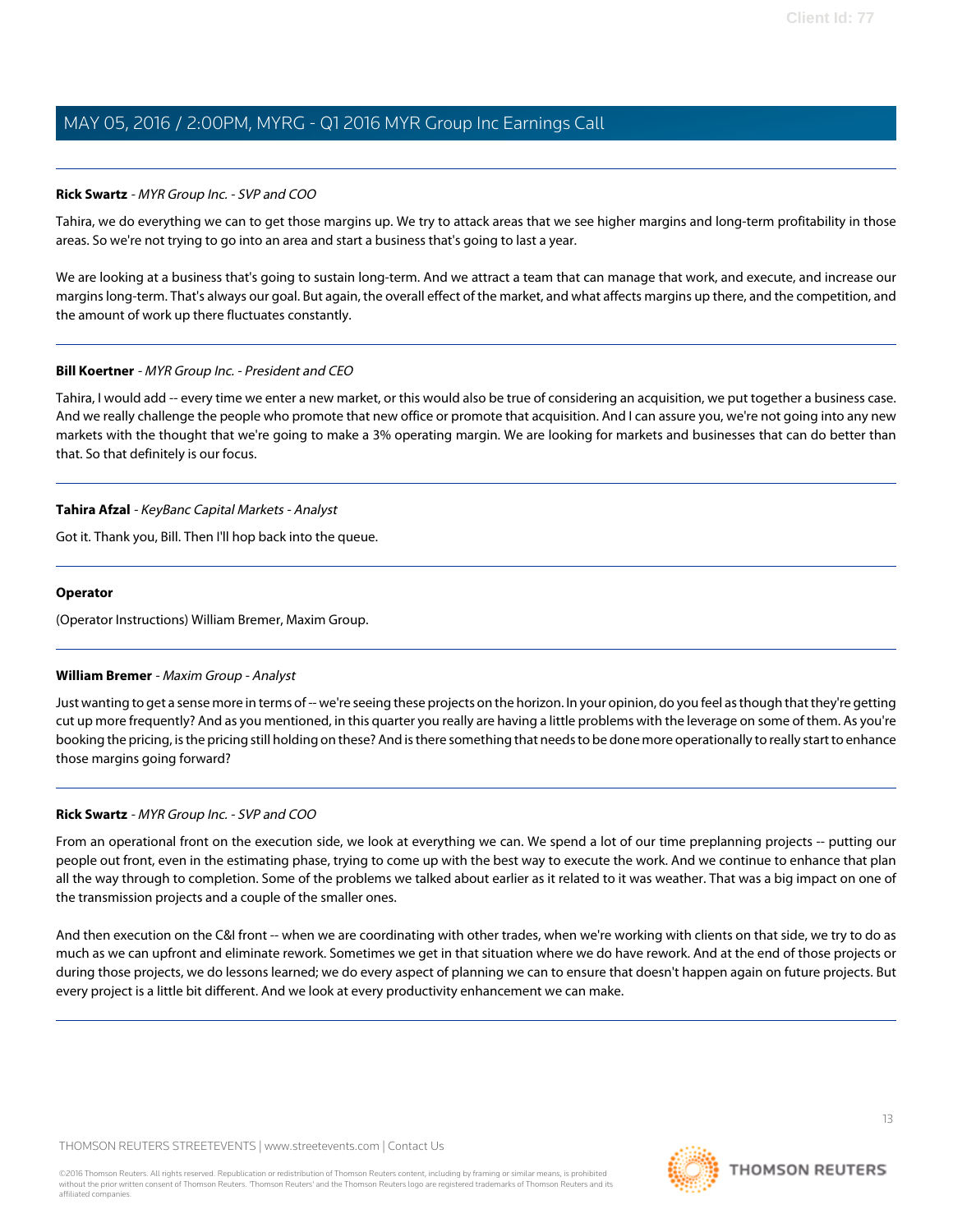### **Bill Koertner** - MYR Group Inc. - President and CEO

And just to add to that, Bill, we are really working hard at staying disciplined on our bidding. As markets get tight, there's definitely a tendency of not only estimators cutting margins or advocating that margins be cut, but also advocating reducing contingency and being more aggressive with productivity assumptions.

So as we review bids at all levels within our Company, we are working hard to remain disciplined. And we're not looking to just buy revenue; we are looking for revenue that produces decent returns. So that discipline we are, I think, are doing a good job of keeping.

#### **William Bremer** - Maxim Group - Analyst

Okay. Betty, here's one for you -- just a blocking and tackling type question. The corporate unallocated expense line: can you give us a sense of how that looks as we progress into 2016?

### **Betty Johnson** - MYR Group Inc. - SVP, CFO, and Treasurer

When you are talking about the corporate unallocated, are you -- I'd say our corporate overall unallocated is fairly consistent.

### **William Bremer** - Maxim Group - Analyst

Okay. All right.

#### **Betty Johnson** - MYR Group Inc. - SVP, CFO, and Treasurer

So constantly reviewing and challenging it. But you take our first quarter, and obviously we called out a couple of things in our SG&A, like the activist cost. That's behind us from the first quarter. So that very specifically is an example that would be excluded.

#### **William Bremer** - Maxim Group - Analyst

Okay. And one last one for you, Rick. We did have some severe impact of weather in the Texas area. How much of a headwind are you seeing that potentially for the second quarter?

#### **Rick Swartz** - MYR Group Inc. - SVP and COO

I continue to see weather down there. The impacts are still there -- to what degree, it's hard to tell. I mean, we're still -- it depends where we are at in the projects. I see it affecting us on some of our work.

Hopefully, it dries out, and we not have the effect and make up the difference. But if we bid any work with the most severe weather impacts possible, and we put that in our estimate, it would be difficult to capture some of those projects. With that said, we try to limit our exposure and define number of weather days and other issues that may impact us going forward. But sometimes they can't all be defined.

#### **William Bremer** - Maxim Group - Analyst

No, I understand. Thank you, Rick.

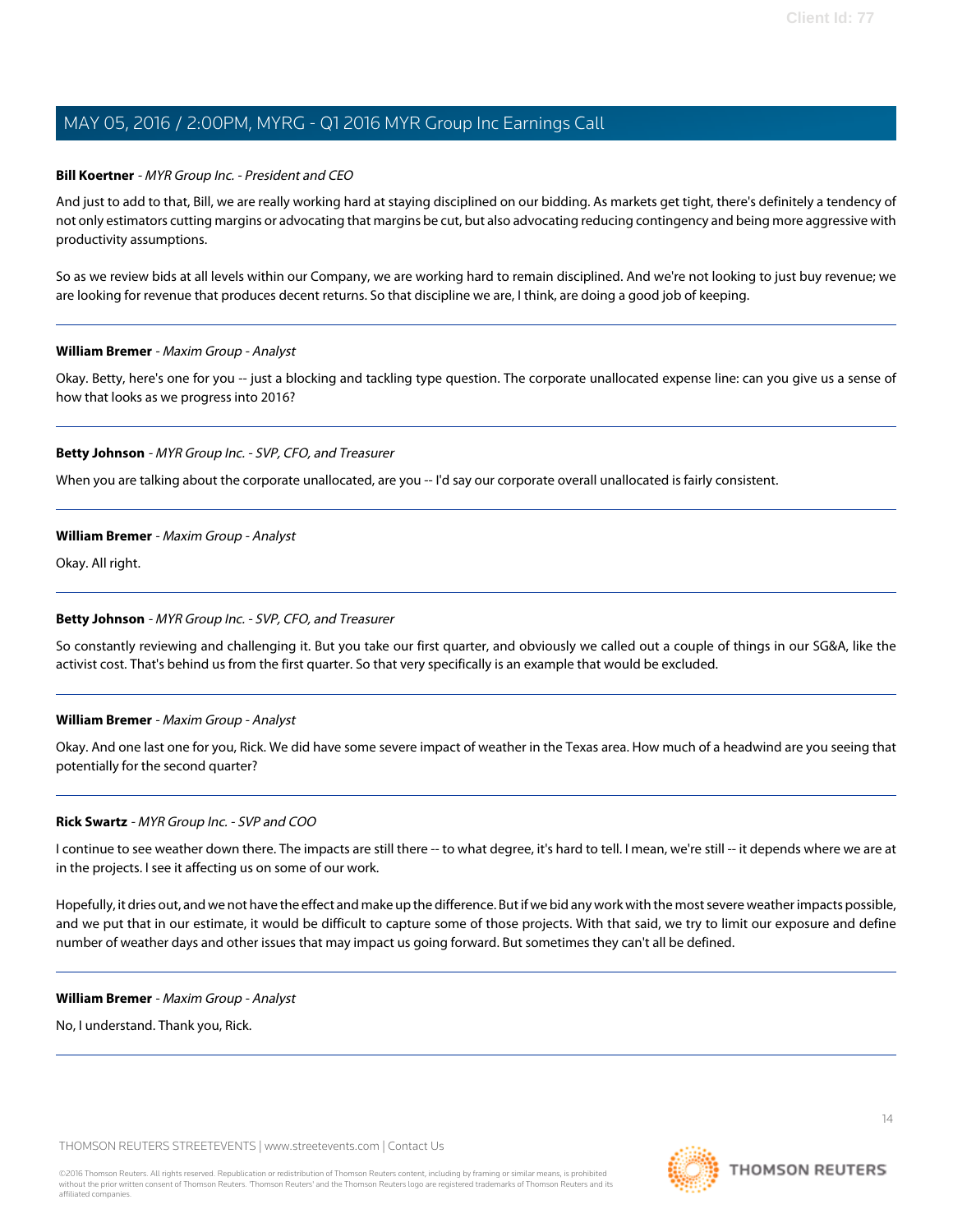#### **Operator**

Stefan Neely, Avondale Partners.

#### <span id="page-14-0"></span>**Stefan Neely** - Avondale Partners - Analyst

First off, I want to apologize if my following questions may have already been answered. I was on another call and then flipped over, so I missed some of your commentary.

I wanted to start off talking little bit about SG&A costs. The \$3.3 million does seem a little high. I was wondering -- is that something you see going forward? And also, if you look year-over-year, I think the year-over-year jump in SG&A was \$5 million to \$6 million. And so there seems to be some extra year-over-year number in there. Can you talk a little bit about that? And also, in regards to the expansion efforts, when do you kind of think about seeing the associated revenue ramp?

#### **Betty Johnson** - MYR Group Inc. - SVP, CFO, and Treasurer

I'll start with -- to answer that, just to refer to some of the comments made earlier. The SG&A, \$5.3 million year-over-year increase. Besides for the acquisition growth increase of \$3.3 million, there was -- included in that number is \$1 million as it relates to the activist activity.

And that \$1 million is -- we consider it to be one-time. We don't exclude it from our numbers, but it is something that we consider to be a one-time cost this first quarter. As you know, we settled -- since we settled in the quarter with Engine Capital.

#### **Stefan Neely** - Avondale Partners - Analyst

Right.

#### **Betty Johnson** - MYR Group Inc. - SVP, CFO, and Treasurer

And on that \$3.3 million, keeping in mind the dollar amount is -- when it comes to the -- do we anticipate some of the cost going down, it really is more of that cost being -- you know, say, it's consistent; but what we are looking for is the revenue to come through. And then that cost is just supporting our revenue growth, and SG&A as a percentage of our revenue goes back down.

#### **Stefan Neely** - Avondale Partners - Analyst

Okay.

#### **Betty Johnson** - MYR Group Inc. - SVP, CFO, and Treasurer

As it relates to the covering on the revenue, I'll have Rick address that.

#### **Rick Swartz** - MYR Group Inc. - SVP and COO

As Bill said earlier, every area that we go into to expand geographically, we do a business plan on. We look at it; we follow some clients up there, so we try to have -- in certain areas, we've got a backlog that we have. But as we hire new people to develop the market, and manage that work, and build relationships, we put that investment in. So we do have revenue coming in from these areas currently in almost all the areas. And my goal is by year end to be covering our overhead with every area that we've expanded into currently.

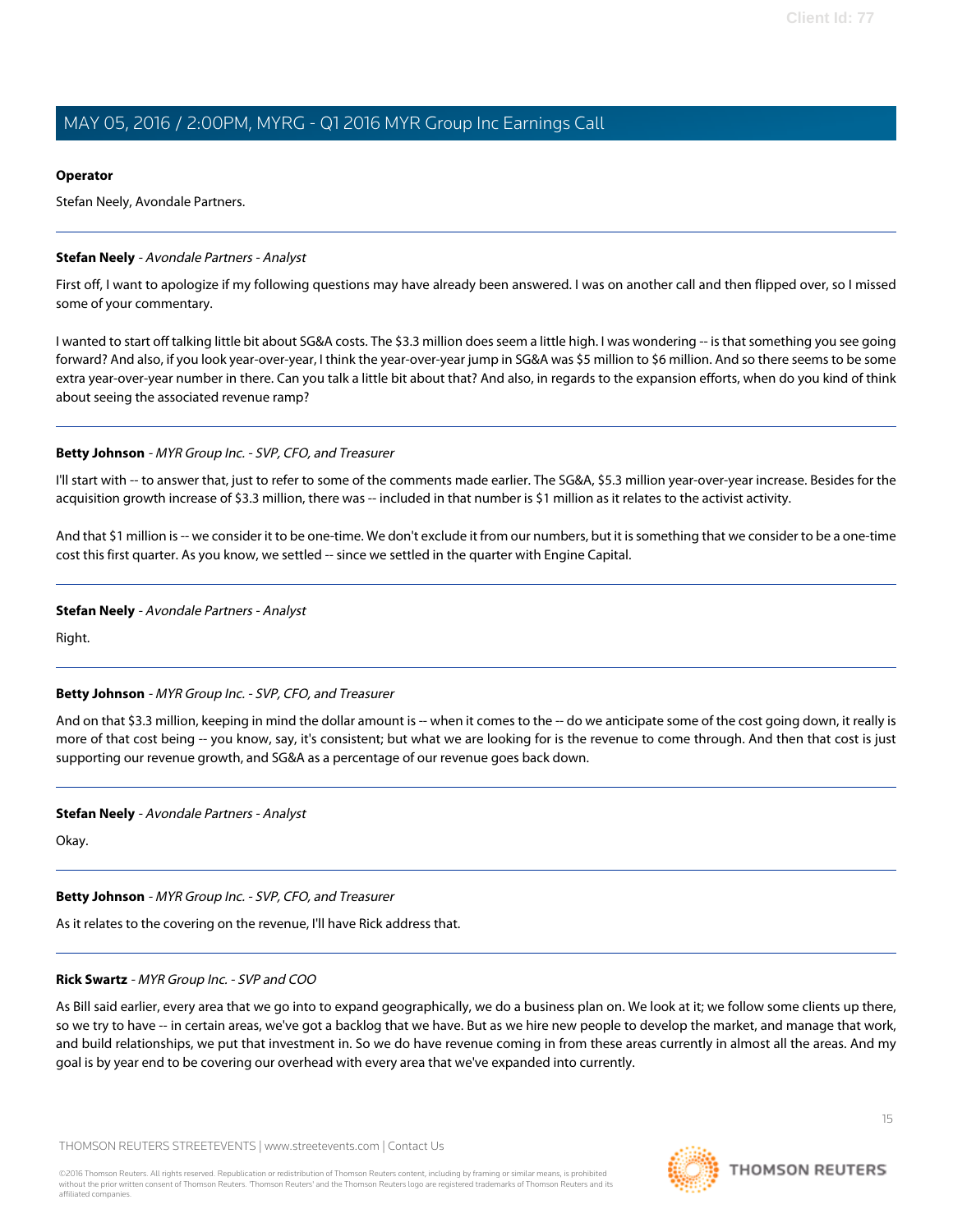#### **Stefan Neely** - Avondale Partners - Analyst

Okay, perfect. That's really helpful, thank you. My last question, I suppose, just comes from -- looking at that T&D kind of Q1 with margins, was there some productivity issues there? Any problems, jobs lingering? Or was it kind of just one-time, with weather or whatnot?

#### **Rick Swartz** - MYR Group Inc. - SVP and COO

I covered that earlier. And as you said, you weren't on it.

#### **Stefan Neely** - Avondale Partners - Analyst

Yes, I apologize.

### **Rick Swartz** - MYR Group Inc. - SVP and COO

There was a couple of projects on the T&D side that were impacted by weather, and we kind of covered the different progression. Those projects were in Midwest and Texas area. And then I covered the C&I side, which -- that's a campus-type project. This was two phases of that project that we had some work issues on, some coordination issues and some rework.

So those ones -- as I said, that work goes through the end of the year on one of the projects. I think we've realized the rework to date that we have. And we are doing everything to ensure that doesn't happen on that project going forward.

# **Stefan Neely** - Avondale Partners - Analyst

Okay, excellent. Thanks for taking my redundant questions, guys. Have a great day.

# **Betty Johnson** - MYR Group Inc. - SVP, CFO, and Treasurer

No problem, thank you.

#### **Operator**

Noelle Dilts, Stifel.

#### **Noelle Dilts** - Stifel Nicolaus - Analyst

On the VA hospital job, can you remind us of the timing of how that's going to play out?

#### **Rick Swartz** - MYR Group Inc. - SVP and COO

That project goes into mid-next year. So summer of next year, beginning of summer -- we should be substantially complete with that project by then.